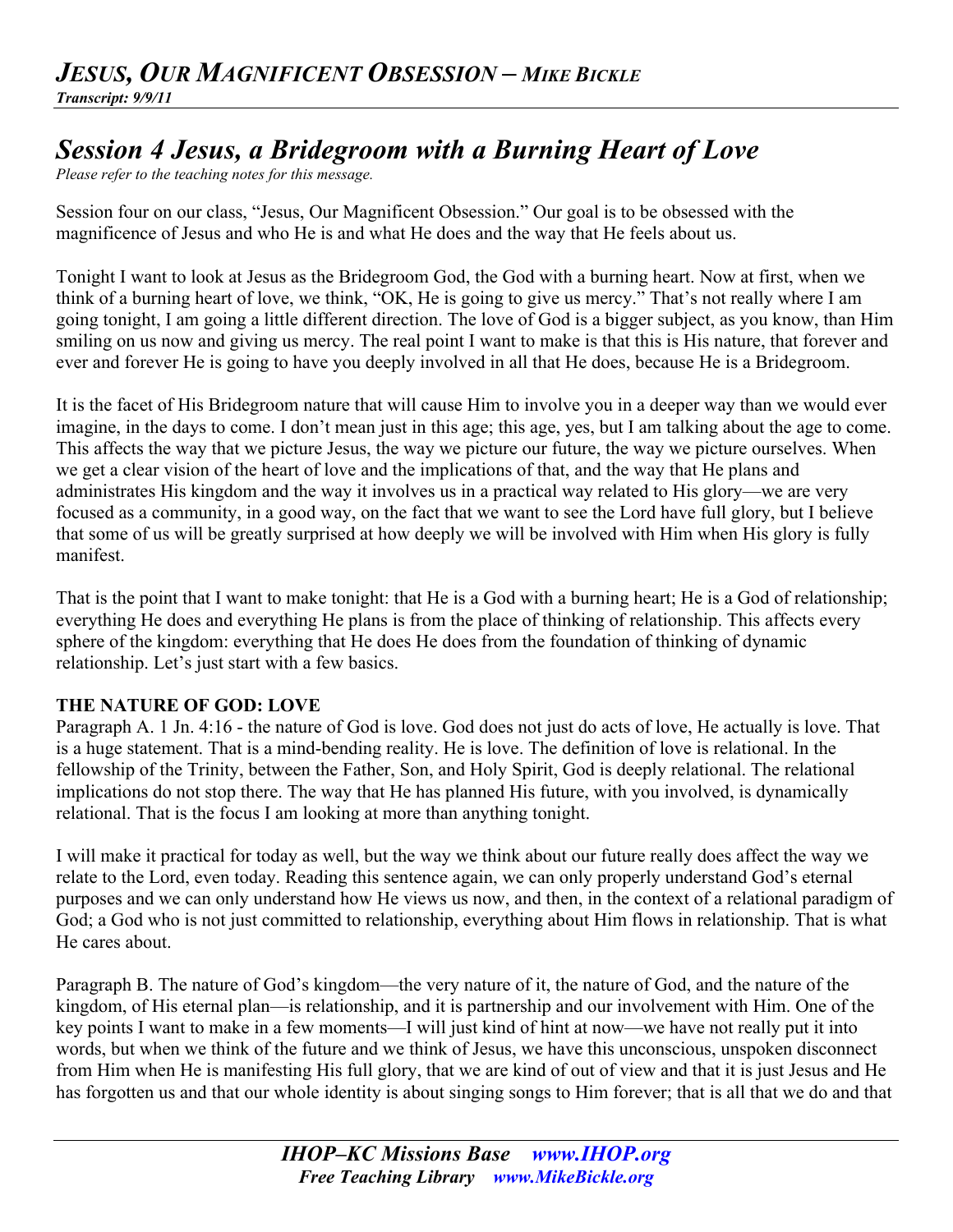is all that He wants. Beloved, we will really enjoy singing songs to Him, but He has more on His heart for you than that. He loves it when we sing songs to Him, it moves His heart and it moves your heart, but there is more in His heart than that kind of paradigm of the future.

#### **LOVE IS MORE THAN SOMETHING GOD DOES, IT IS WHO HE IS**

Paragraph C. God's—I keep wanting to say—commitment to relationship (but that is an inadequate statement)—His whole being flows in relationship. It is more than something He does, it is something that He is. It is not something He puts on, it is something that flows out of Him effortlessly in an unceasing way. The proof of God's commitment and flow of relationship is the very fact of the Trinity, that in eternity past, the Trinity has dwelt together in a deeply satisfying fellowship together, and the most amazing thing is this satisfied pleasing fellowship, this deep mutually open-hearted fellowship. This is what we are invited to participate in. I don't mean that just you and Jesus will have a friendship; you are being beckoned by the Lord forever to participate in the fellowship that has existed within the Godhead. He calls us into that dynamic of fellowship.

The question I ask over and over is, "Who are You and why do You care so much about me? Why do You want me in this level of participation? Because You do. What does that really mean about the value of my life even now?" Though others may not value your life, there is One who does. He designed you, not just to fellowship with you in a casual way, but actually so that you would participate in the deep fellowship, the satisfying fellowship, of the Trinity itself forever. That is what you were created for.

Paragraph D. Love is God's eternal nature. It is His personality. He is an eternal, overflowing fountain of desire. God does not work up desire for you, He is an eternal fountain of desire that never ends; that is His nature. It is not just His nature, it is the nature of His kingdom. He is the architect of a plan for which this is the centerpiece: that His desire would be manifest, and it would awaken desire in us, and we would engage with Him forever at the deepest level imaginable. Again, the take-away point of that is, "Who are You?" Such grandeur, such glory, such greatness—and why does He want you so much? If He cares that much about you, then how should you think about yourself now?

#### **GOD IS LOVE**

He is love. Love always desires to share love. Love must have an expression in order to be love. Because He is self-satisfied love at the deepest pleasure, He desires that we would enjoy the enjoyment He has in the love between the fellowship of the Trinity. He wants us to enter into that.

Paragraph F. We were created in His likeness. Genesis 1. "Let Us make man in Our image, according to Our likeness." Here is the Trinity making us in Their likeness. The reason we are made in God's likeness is because God intended from the beginning to have deep eternal fellowship and participation with us, or that we would participate with God in that which God has already been functioning in from eternity past, and that is a fellowship of love. He didn't make us like the angels; He made us like Him. The angels are servants, the Scripture makes that clear, they are not made in the image of God; they are not designed in their spirit to interact with God in this way. From the very beginning, when God thought of the human race, He designed us for deep interaction with Him. The reason is because we are going to have it.

He designed us this way, so that a million years from now you are not are lost far at a distance, just kind of in oblivion, thinking that Jesus is so supreme that you are nearly nonexistent. No, in His supremacy, we will be surprised at the value we will have when He is magnified at the highest level; what we will be to Him in that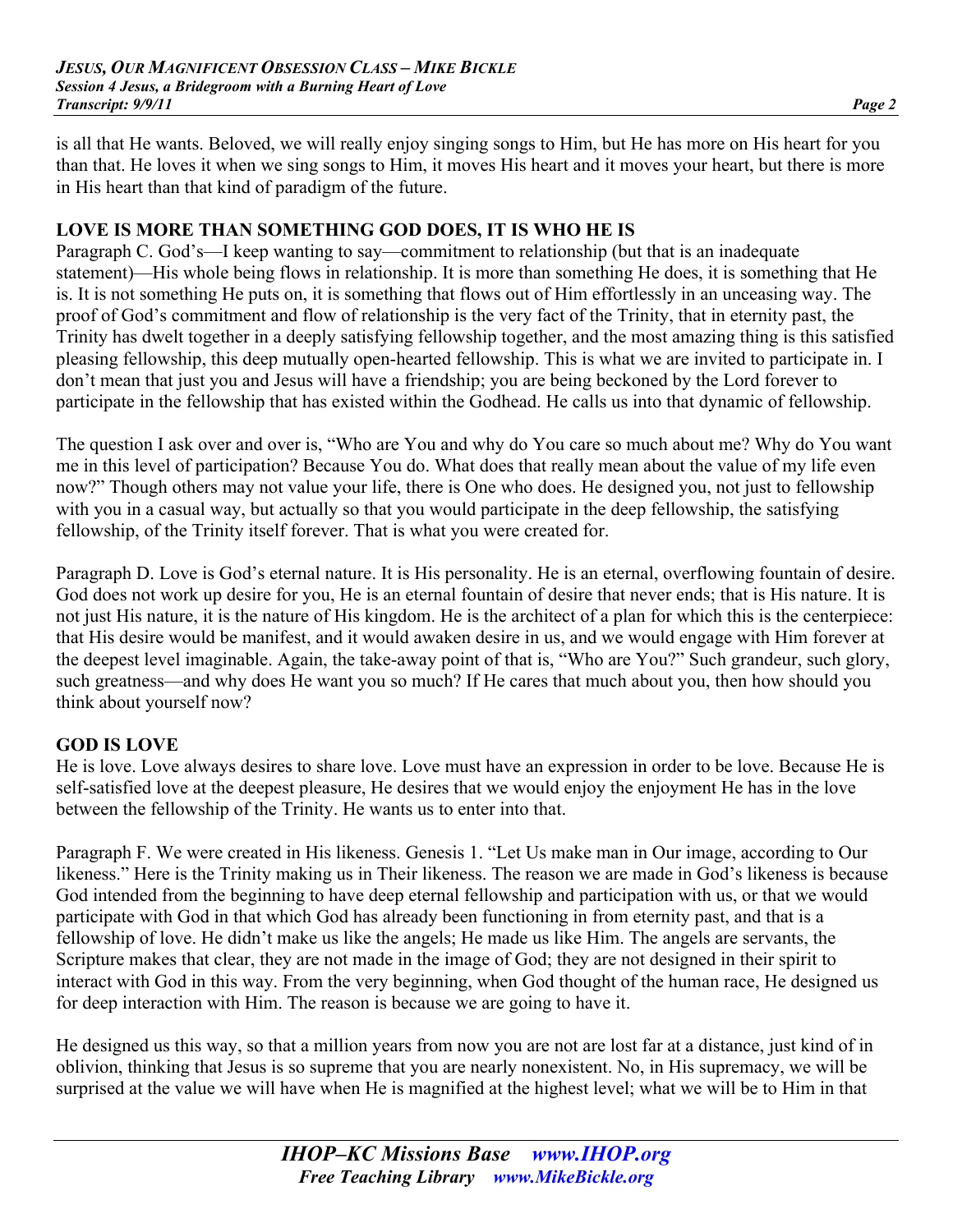hour. That is the point I want to make, because, again, if that be true, if that is the nature of the kingdom and that is how He is, what does that mean about my future? What does that mean about who I am today? How should I live in the light of that?

#### **GOD ENJOYS LOVING US**

Paragraph 2. We were created in God's image to be loved and to love, because that is what God's image is. The reason we enjoy being loved—how many of you enjoy being loved?—is because God enjoys it and you are made in His image. The reason you enjoy loving back is because God actually enjoys loving you. It is not an effort, it is not a commitment that He made—and now that Jesus paid the price, because He is true—He has to walk it out; He actually enjoys loving and enjoys being loved, that is why we love Him. He has planned a future. He is the architect of an eternal plan, where that is the centerpiece of the design, that all that are His will enjoy being loved by Him, He will enjoy loving them, and they will enjoy loving Him and He will enjoy being loved by them. That is where our future is; that is where it is going.

Top of page two. All these are nice thoughts; you think, "Wow, that's pretty cool." I am talking about something more than pretty cool, meaning this: when the Lord first called me to the subject of the Bride of Christ—it was 1988, a long time ago—He spoke by the audible voice of the Lord. The subject was the Bride of Christ, Jesus, the Bridegroom God. I tell the story, but I have never really emphasized it to this degree. I did not like this—I like it now, but back in 1988, I thought, "Bridegroom?" It was not even my way. It was awkward. My vision of God was functional: He was the King, He had a workforce called an army, we did His work, the power of God went forth, and great things happened. He said, "Yes, there is truth to that, but that is not the core reality of the kingdom." It was a difficult shift and that is the reason I am highlighting this.

Though you would agree with the fact that God is love, I found it took me some years after I agreed mentally and verbally that this is where I wanted to go. It took some years for my heart to be converted in the way I carried my heart with God. It took effort. Meaning, the truths of His love hit my mind and repelled, they bounced off. Not really, but the truths did not impact me; they were foreign; they did not take; I could not feel them, and I could not think freely about them.

I had a few Bible verses on the love of God, but it was an effort to even go there, but the point I am saying is, after some years, my soul was more converted to carry itself in that way. It took some effort. That is the point I am making, it took me a while. I tell you, it is worth it.

Don't think—because you have come to IHOP–KC, and the subject of the Bride of Christ is mentioned here on a regular basis—that by agreeing with it mentally, the way you carry your heart is converted to where you can carry it and think freely about it, not just one or two principles. My point in this session tonight is that He really is this way; we really need to be converted to this Jesus. It really will change us, but it takes some time and it takes some effort.

#### **GOD LOVES US IN THE WAY THAT GOD LOVES GOD**

Paragraph G. God loves us in the way that God loves God. That is almost an inconceivable thought. This has pushed me for twenty plus years—I have looked at this and said, "Holy Spirit, let this touch me." Not just, "Let me say this as a preacher," but, "Let me carry this in my private walk with you; let this stir up my holy imagination and let me carry my heart according to this truth. This is who You are. This is the nature of Your kingdom; this is how You see me; this is the nature of how we will relate forever." I want to get into that room, so to speak, I want to go there. That is what I am appealing to right now.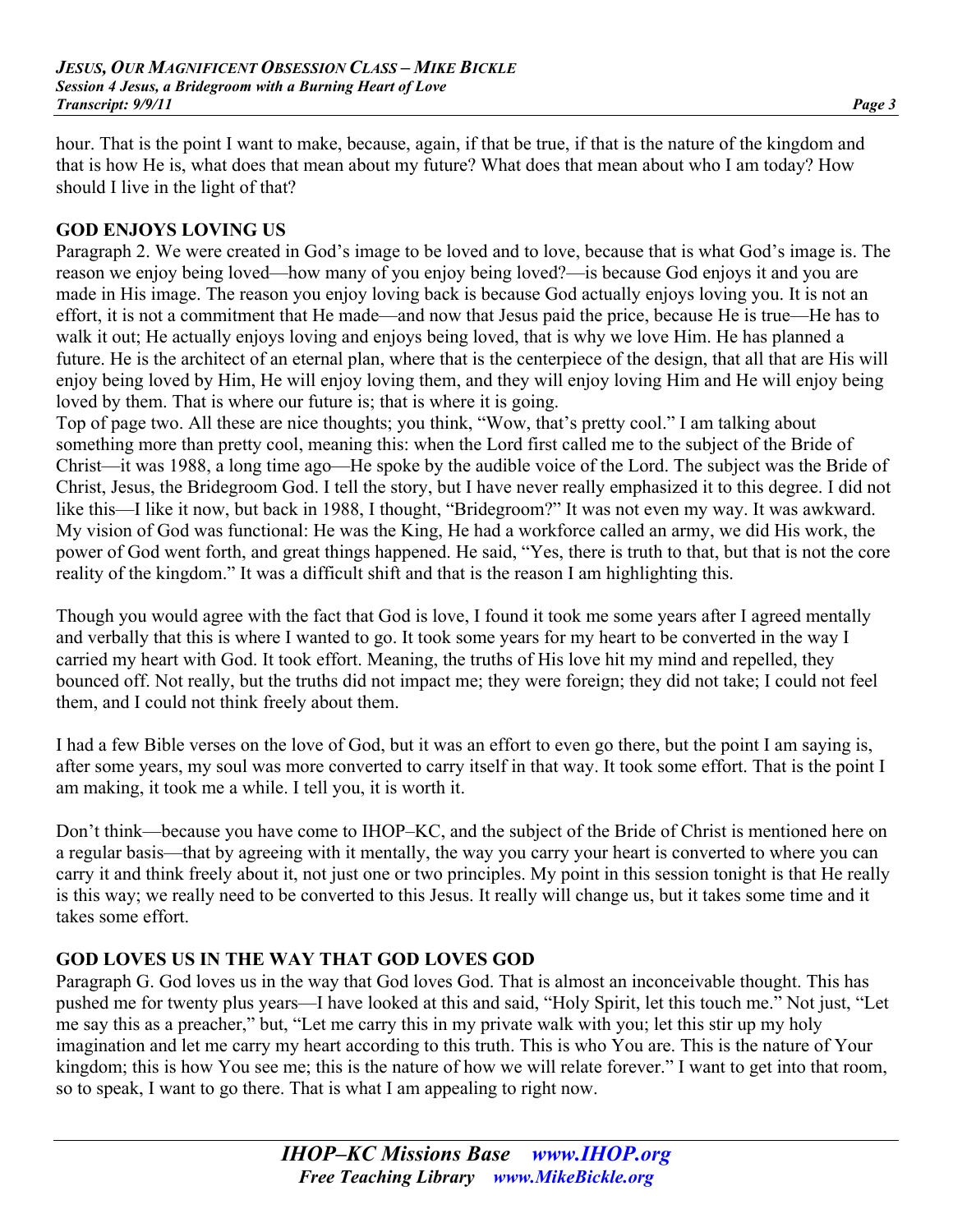Paragraph 1. Love finds pleasure in others; in relating to others. For example, when you love somebody, you enjoy relating to them and you want them to feel loved. You want them to actually have the assurance that you love them when you really do. I have good news for you: That is how Jesus is; He actually wants you to feel it. He finds pleasure in you, yes, even you. You think, "Oh boy, if you knew the whole truth…" Well, He knows the whole truth about you—more than you know about you. The whole truth about you is not just negative—He knows more negative about you than you know—the whole truth about you is profoundly positive as well. He knows who you are and where you are going in the relationship.

Beloved, the whole truth about you is not what you are doing wrong, the whole truth is what He has called you, and who you are to Him in relationship to Him in His plans; that is the truth about you, and how you have said yes to the Spirit. He gets that more than you get that about you, and He knows more bad stuff about you than you do, too.

Paragraph 2. Jesus wants us to feel loved; He celebrates our dignity, our value. He wants to participate; He has pleasure in participating with us. In the age to come, when His full glory is manifest, we will be deeply involved, participating with Him. We will have a deep sense of ownership in His exaltation. Meaning—when He is exalted, it is not like you are going to fade away: "Well, it was good when we knew each other. Now that He is famous, at the top, in front of all the nations, I guess that is the end." Beloved, He will actually be thinking about you in His exaltation. You will actually feel ownership of all the glorious things that happen to Him. You will not be at a distance. You will not be in a place of oblivion, kind of disconnected from it all; it will be part of your story—what happens to Him—in a way that will surprise us.

## **LOVE IS THE CORE MESSAGE OF THE KINGDOM**

Paragraph I. Love is the greatest virtue. Love is the greatest response to God. Love is the core message of the kingdom, and my point is not, "Because of that we ought to love more," that is another message for another day. The point is that everything He plans for you is through that grid. Yes, on another day we will talk about, "We need to love more," but that is not what I am talking about now. My focus now is the supremacy and the victory of love throughout God's eternal purpose, with you right in the middle of the love-flow; this is what has been planned for you.

That is the type of Man that He is: fully God, fully Man, love in relationship. There is no such thing as love that is only sentiment. Some people have an idea of love: they feel the sentiment in a worship service; if they feel a little emotion, then they think they have love. I love to feel emotion in a worship service, but love is far more than that sentiment. Love is relational and it is mutual; it goes two ways. This two-way dynamic of love is foundational to every single aspect of the kingdom that He has planned and that He has ordered.

## **GOD DESIGNED US FOR RELATIONSHIP**

Let's look at a few subjects. Love is the primary grid from which we define all theology. The reason I say that is because much theology today is separated from this grid; therefore, the theology gets off. It becomes theory instead of reality. A lot of you are in Bible school. I like that. That is important. I am still in Bible school—I am; I actually study more in my fifties than I did in my twenties. I studied a whole lot in my twenties. I will never be out of Bible school. In the resurrection I will still be in Bible school; I will still be eagerly searching out the Word day by day by day. I will never be out of Bible school in that sense. Here is my point: I have read a lot of theology books through the years. I know this: that if it is not through the grid of this relational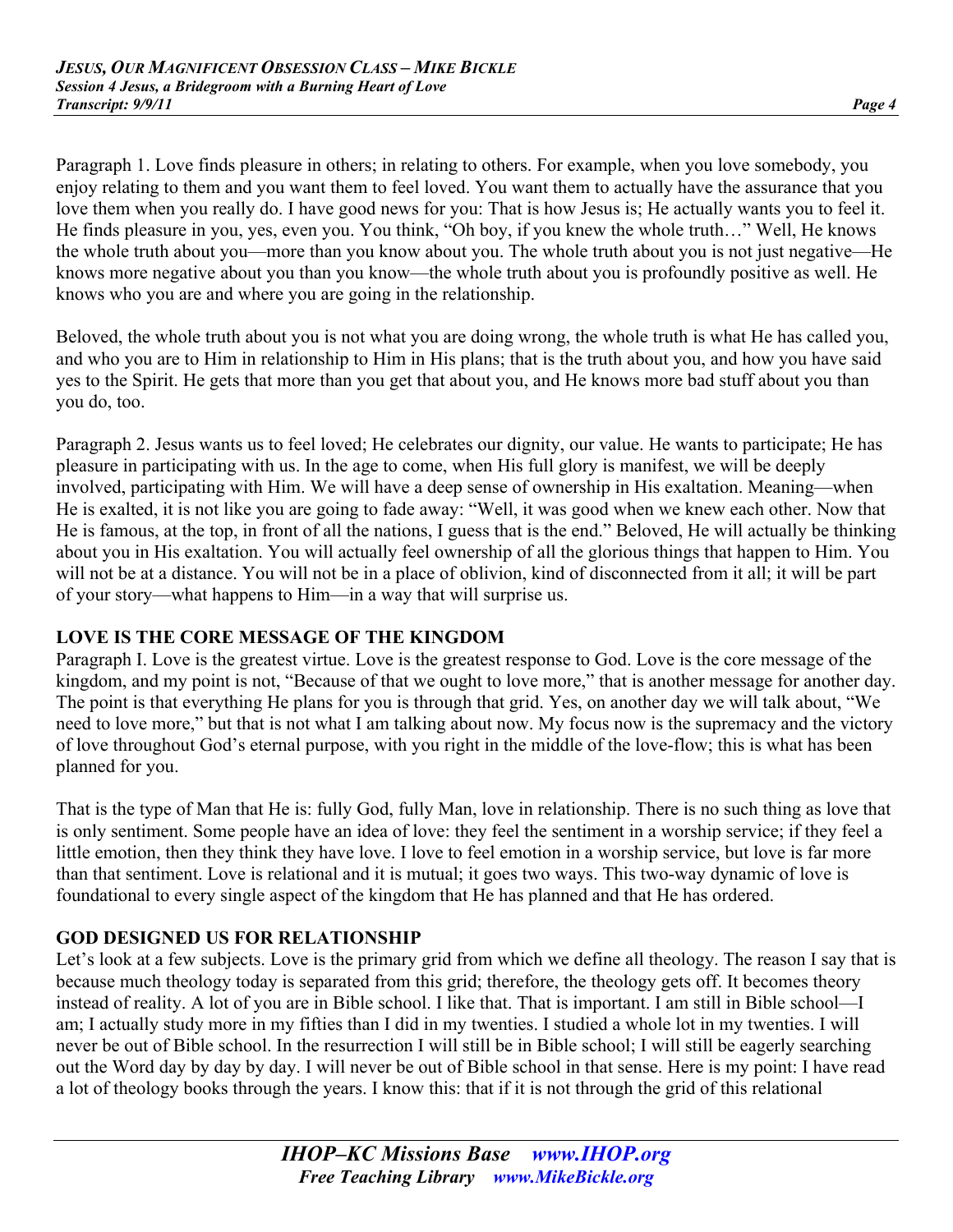paradigm of God who is burning with desire, the theology will be off. I'll say it again: it takes some effort and it takes some staying with it to get this grid in your mind; it is not automatic.

Again, in 1988 the Lord spoke in this dramatic way about the Song of Solomon and the Bride of Christ and it just bounced off of me for a couple years. I labored in it, because the way of my mind did not flow with it. Don't imagine that if you've been here for a while that it's automatic. I believe many people have been in this community, four, five, ten years, and this has not touched their heart in a deep way. Though they have the language and they can repeat it, it still hasn't affected them; it hasn't stirred up their holy imagination in their private life. It isn't something they think deeply and often on in their private life.

That is what I mean by it has not touched them. It bounced off. It is very natural, normal, because they did not know it would take labor to get into that room. The way we understand salvation; the way we understand the justice ministry, the Great Commission, the supremacy of Jesus, the eternal rewards, the millennial kingdom, the judgments of God in time and eternity; the way we understand the Body of Christ—holiness, family life, money—everything must go through this grid in order to have a proper bearing of it from God's point of view.

## **MORE THAN A SAVIOR**

Naturally, most of what is being spoken to the Body of Christ does not go through that grid. It takes time and effort to bring our heart through that grid. This is the Man we are worshiping. We hardly know Him. We know Him as Savior—He forgave us—we know Him a little as Healer, a little as Provider. Every now and then He provides something here and we have a testimony. I love all those—I want more of that, but He is more than that. He is an eternal fountain of love. That is who He is in His core: He is love. The Holy Spirit's agenda is to restore and establish loving God with all of our heart as first place.

Not just in this age, but a million years from now in the age to come, it will be first in everybody's life, which is exciting. It doesn't mean we will just love Him, it means there will be a dynamic interaction between us and Him. The reason He called us to love Him with all our heart, soul, mind, and strength is because He loves us with all of His heart, all of His mind, and all of His strength. He is the architect of God's eternal purpose. God loves us this way. He is telling me to love Him with all my heart. He says, "Only because I have loved you with all of My heart first." I think, "Where is this going? Lord, where is this going? Us interacting together forever it is not just me and You interacting. I am interacting in the fellowship of the Trinity; something beyond anything I can imagine." All of us together, and then us having an overflow together from that reality. That is where our future is and that is how valuable we are to God. That is who Jesus is.

## **WE ARE PART OF HIS STORY**

Paragraph K. We are a great part of His story. We are not just kind of nondescript servants and workers in a vast crowd; we have a dynamic part in the story of His glory: the very existence of a bride equally yoked to Him in love in eternity. This existence is a significant part of His glory. I have talked to different students over the years. I get all kinds of strange answers to questions, which I like. On the subject of His glory, I don't get strange answers. What I mostly get is no answers.

"What does it mean to live for His glory?"

"You know, just glorify God."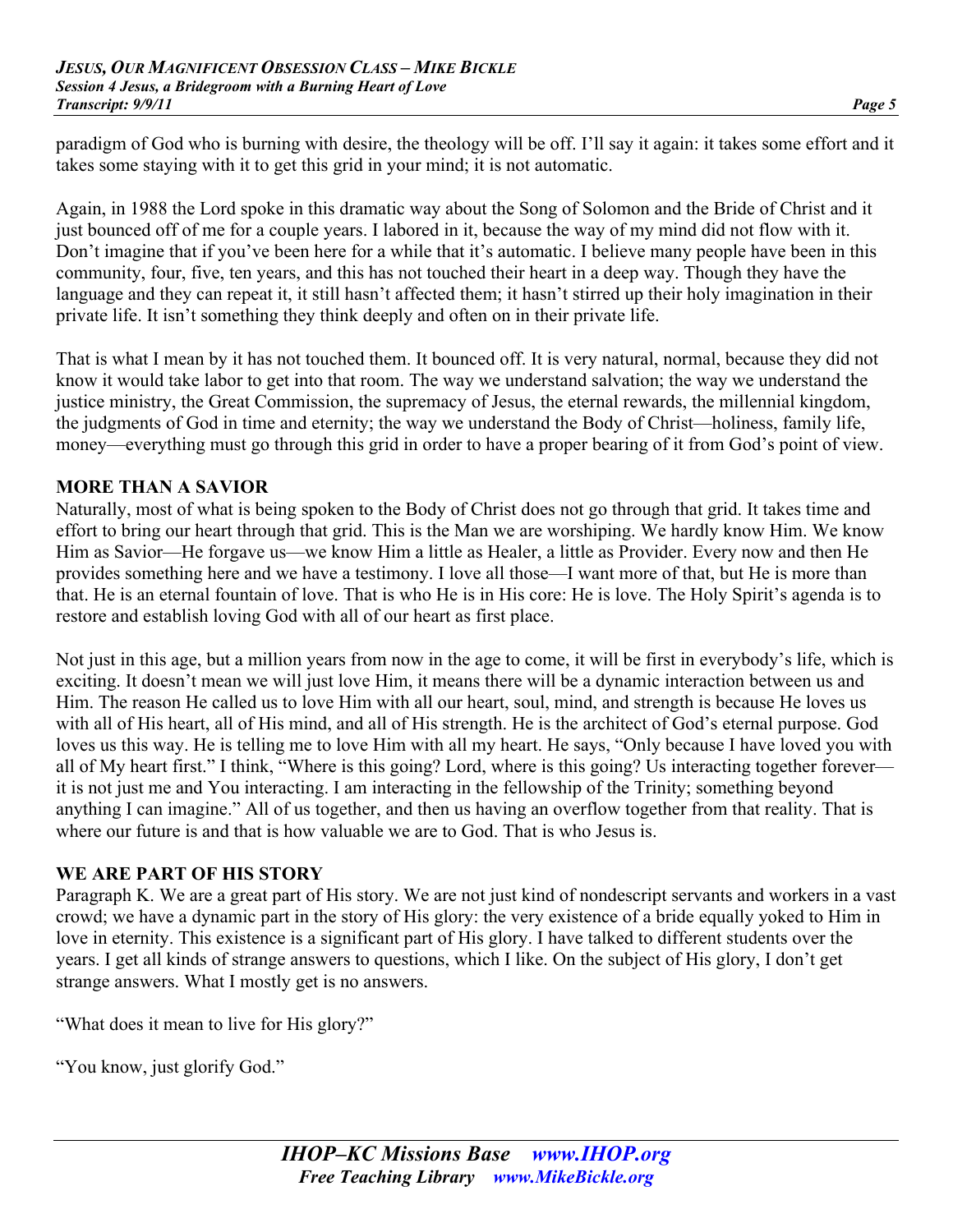"Yeah, I know, but what does that mean?"

"You know, you know; magnify His supremacy."

"OK. What does that mean?"

"You are supreme."

"OK, do that for a billion years. Is that it?"

"You know, stuff like that."

"Like what? Fill in the blanks."

"I don't know, stuff like that."

I don't get strange answers, I get no answers, because what I am doing is presenting Jesus in a way where I want us to be forced, as a community, to break it down in specifics in as much as the Bible gives it to us. These are the implications of who this Man is; yes, we will magnify Him by declaring who He is, but the magnifying of His supremacy involves much more than the declaration to Him of who He is. It is actually to participate with Him at the level He defines, which is intense. We will magnify His supremacy by believing what He says about who He is and what He wants in the relationship, and by being as jealous of our life as He is about our life in relationship with Him.

#### **JESUS IS JEALOUS FOR US**

That is part of the supremacy of Jesus: that we would enter into the jealousy that He has for our life before Him and connected to Him. I don't mean just: Are we living right and obeying the rules? He has a jealousy for the deep connectedness we will have forever. He wants to be a part of your heart; He is jealous for it. That is part of His supremacy. It involves many areas of our lives. It is very exciting. Beloved, you are the work of His hands. The Body of Christ in history is the work of His hands, we are one of the main ways that He makes His story known.

It isn't just His glory that emanates out of Him that is glorious; it is the very fact of that glory in you that is His work, His design, and His idea. Beloved, that is part of His story—who you are to Him is part of His storyline in history. He is really excited about you, and He is proud of you, and you are central to His future because He chose it that way. You are not going to be on a cloud, floating around, playing a harp, singing worship songs, and saying, "I wish there was a little more to do Lord, I like this." I tell you, we will really, really like that singing to Him—but He wants more from us than singing.

He wants more from us than declaring to Him who He is; He wants us to declare who He is for several reasons. Not because He has a need to know or He needs affirmation—that is not a problem with Him—because His magnificence demands a response, but it also has an impact. It does something to us and to the kingdom when we live in that posture. That is for another time.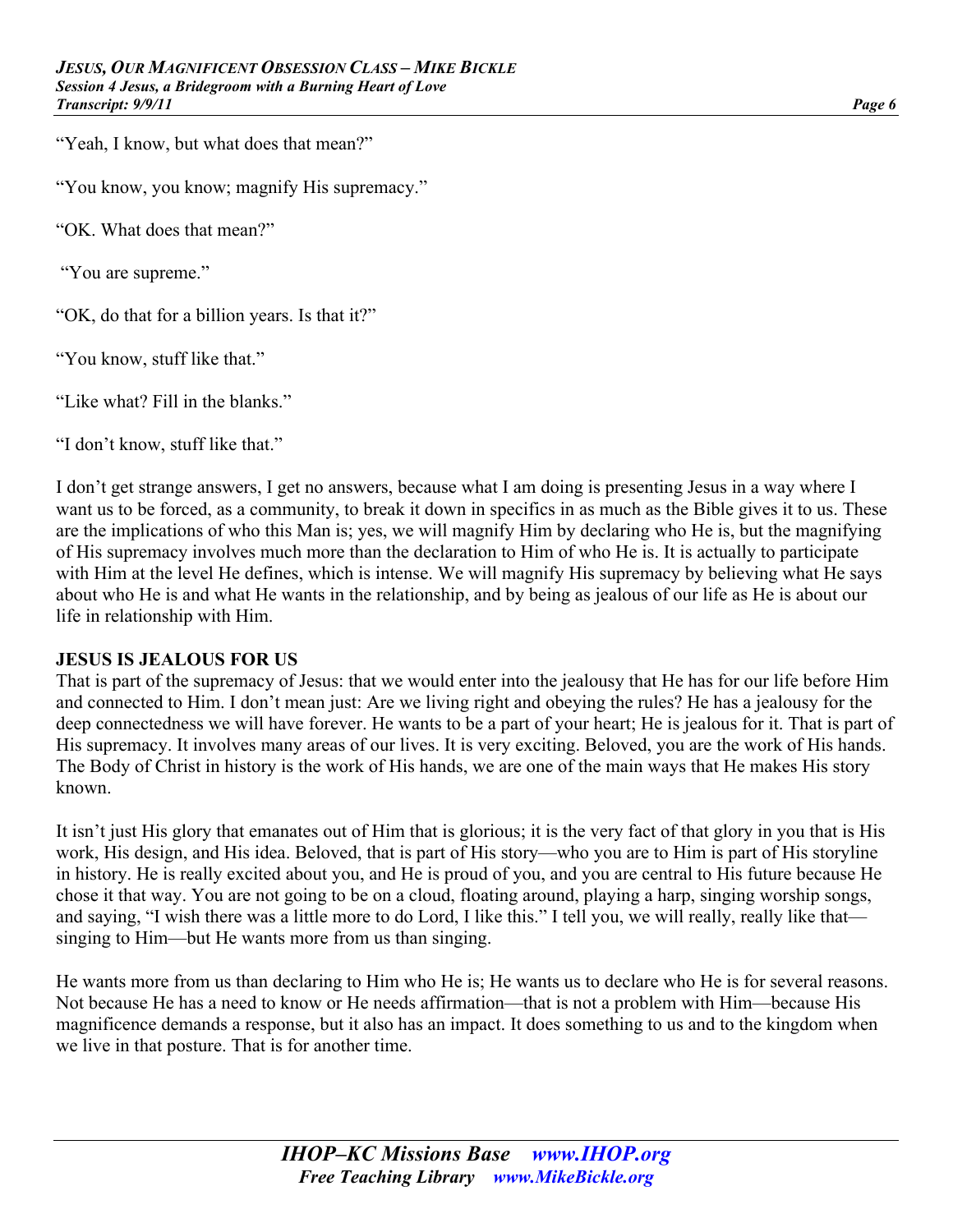Paragraph L. Jesus does not want us disconnected from His story. Again, we have this unspoken disconnect in our concept of His glory or the magnifying of His supremacy. It is like we are irrelevant; we kind of fade and disappear. We still exist—but kind of nobody knows we do because we are so lost in Him that we do not really exist, but we do exist. No, that is not how it is; you will be precious and central on His mind. You aren't a pawn in a game; you aren't just a prop on the stage.

#### **HUMILITY IS COMING INTO AGREEMENT WITH GOD**

He is love. That is who He is. That is what He does. You are the object of His desire. He is coming after us. I am talking about from the historical point of view. He wants relationship and He wants to bring us into the relationship; He is very experienced with a long history with the Father and the Spirit, that kind of relationship He has had from eternity past. He is not trying to dismiss you. He is not trying to minimize you. Humility is not to somehow come into oblivion; humility is to come into agreement with God. That is what humility is. A lot of folks—their idea of humility is false humility; they disappear in a way that is impossible. They don't really disappear; they wish they could. They don't know how to, because they can't, because it's not reality. They don't know how to be humble. They keep existing when they try to disappear. It is kind of circular, religious confusion. They do not understand His nature and the nature of who we are to Him. Why we were created in His image was so that we would flow in connect with Him forever.

## **WE ARE A PART OF HIS WORK**

Beloved, we are a very significant part of His work. We are one of the ways He wants to make Himself known throughout all of history. "Look at My great trophy; look at her—the way she loves Me. It was My idea, it was My power, it was the work of My hands. She is the statement of who I am." Not entirely—there is more than that—but beloved, we are a significant part of His story because He wants it that way.

If you are that important, who are you? If you are that important to Him, how important should we be to ourselves? Why do we live the way we live—either positive or negative? Why do we do what we do in light of the value we have to Him? His original plan was Adam in the garden. He was walking with Adam in the garden; He wanted to be in paradise. He wanted to be in paradise with them, He didn't want to be in paradise without them. It was His idea. Adam didn't know anything about paradise. God thought of paradise and He is restoring paradise. He is the last Adam. He doesn't want to be in Eden without us. He wants to be there with us. We aren't just saved with a stamped passport; we are literally His Bride, His eternal companion forever.

Some think; "Lord, this hurts my brain. I must be really important, and I don't get it." That's the point. When the Lord is in His fullness of exaltation—which is forever—you will be in His mind. You won't be forgotten because now He is in the big time. You will be in His heart. It won't be just this way. It is almost though—all of us will feel this—in His full exaltation it is as though He would be looking at us nodding that He knows, that we know, that He knows that we are together. We will have a feeling of ownership. We will be fully engaged in it. We will be a part of the joy of it. We will have a confidence before Him, and a boldness in our relationship, even in that hour.

He is exalted in His own way, as the only one who is fully God and fully Man. In His exaltation, we will be near and dear to Him, not in oblivion. Not irrelevant, not faded away, not disappeared into a cloud somewhere. I can't imagine a good thing happening to me without my wife and sons, and now my daughters-in-law and grandchildren, being in my mind related to this good thing. I mean, if somebody called up and said, "Here, I am giving you 100 million dollars," the good news is I would use it for IHOP–KC and help you guys with work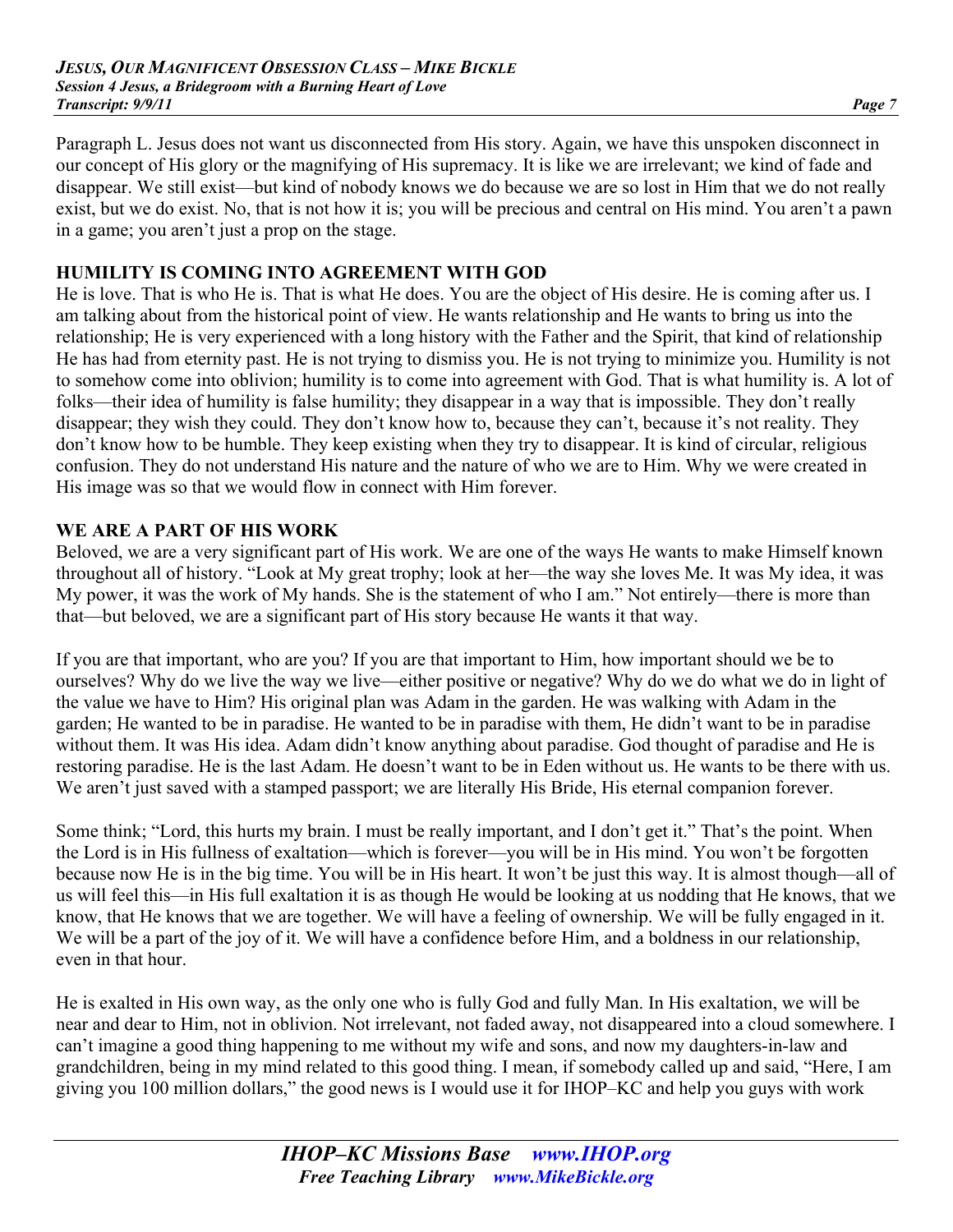scholarships; you would be on my mind. I have thought it a thousand times, that is why that has slipped out. I think it is really going to happen, that is another story for another time.

I am trying to just tell an imaginary story here, and I slipped into reality. The first thing I would do if some great honor came, or some great increase of wealth—the first thing I would do is call my wife and my sons and I would be thinking always of how they could share it and be a part of it. First thing I would think of. If I, being evil, can think that way, how much more does He think that way about His exaltations? You are on His mind. He is thinking of a way to share it, to include you in it.

#### **WE ARE A PART OF HIS STORY**

Top of page 3. Paragraph O. There is nothing more theologically accurate than: Jesus is love. That is the grid. Man will define love and get people off track. I am talking about love on His terms, not love on man's terms. Man's definition is different from His. I take for granted that most of you know that is where I am coming from; we had a discussion a month or so ago with our worship leaders, all sitting around. A couple said, "We want to sing songs to describe Jesus, but never involve us." I said, "What?" They said, "Just Jesus. No I, no me; just Jesus."

I said, "That is weird." It is like my wife coming to me and saying, "I promise, I am so devoted to you, I will never talk about us, and I will never talk about me in our conversation."

"Why? Are we not together? I would like you to talk about you and us. I am committed. I am in. Why not?"

"Because it's you. I don't want to talk about us."

"Yes, but you are part of my story. Go ahead, how are you feeling?"

"Should I talk about me?"

I told them, "Where did you get that idea?"

"Well it's just about Him."

#### **HE CAME AFTER US, WE DIDN'T GO AFTER HIM**

Beloved, you are a part of His story. You are a deep part of what He thinks about and where He is going. There is no kingdom of God in the future without His people. He has already established it; it is a fact of history. You can't tell His story or proclaim all about Him without you being involved somewhere. He is not a disconnected being. He is a deeply relational being who is love, and desire; and you are the object of it. It sounds noble when we only talk about Jesus and not about us, but Jesus doesn't like that. He really likes you. Again, if my wife says, "I am never going to bring up my heart or our relationship, I am just going to tell you, Mike, about you," I would say, "Please, do not."

If she was being the most positive, it would be relationally strange. We are married to Him forever because He wants it that way. He came after us. We did not go after Him. It is His idea, not ours. You don't need to be in every song, but His joy about the Father, the glory of what He did, the way He feels about us, our struggle to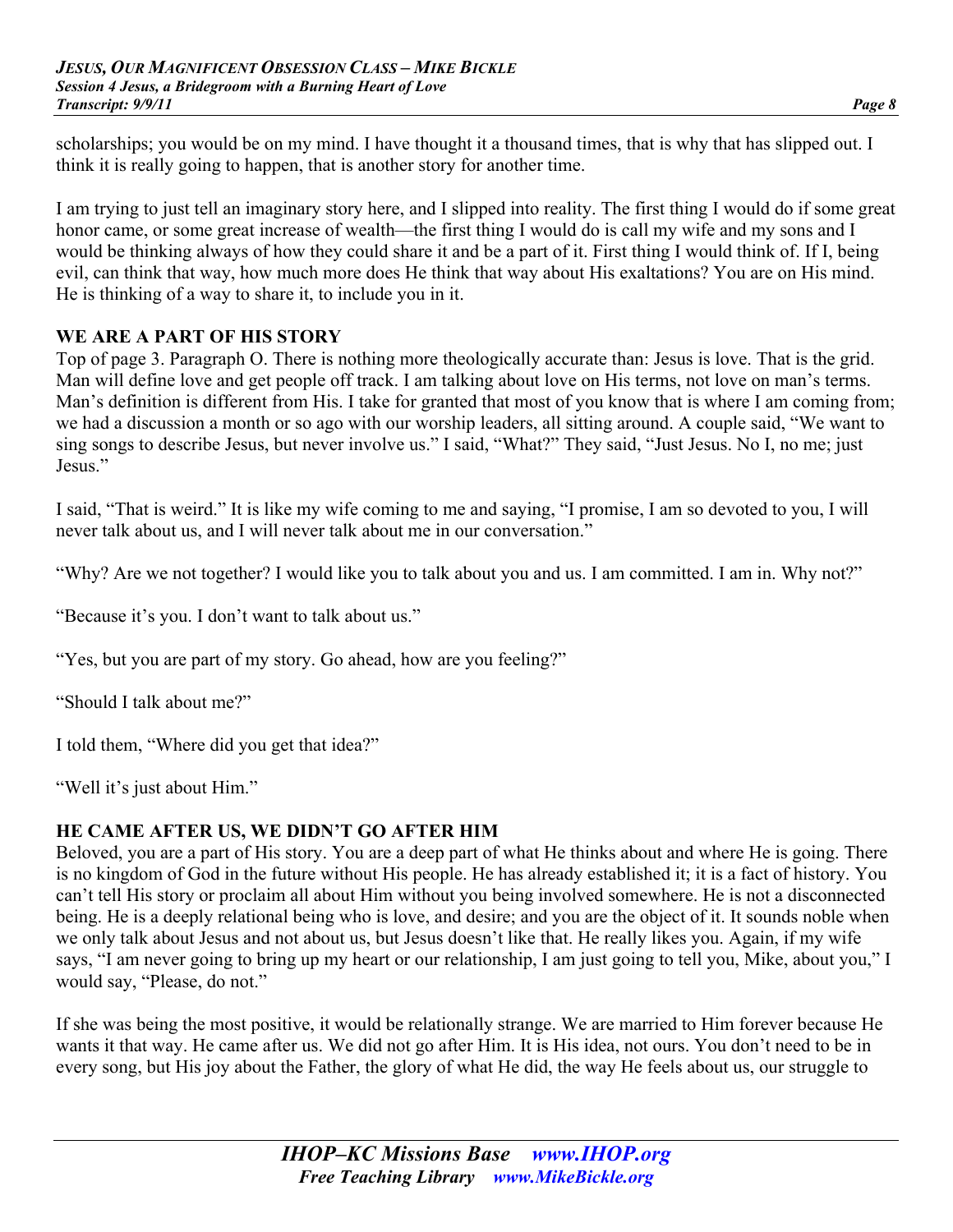love Him, our cry for help, our glory with Him; all of that is a part of a vast story. It is that diamond with many facets.

## **JESUS THE BRIDEGROOM: GOD OF DESIRE AND RELATIONSHIP**

Roman numeral II. Jesus the Bridegroom. Here is what I am saying in A and B: He calls Himself in the Bible, "Bridegroom and Husband." He calls us bride. In the Bible! The relationship is called betrothed and married. That is the Bible; that is Holy-Spirit inspired. The reason for this language is because He wants to relate to us deeply forever, and He means it. We don't have to fully get all the implications of it. My point right now is: that is His nature; that is the nature of the kingdom and that is what He wants with you.

He named Himself this. We didn't say, "Would you consider a date? You do not have to. We could just have coffee, just be friends. No heavy thing." It didn't happen that way. Here we were in sin and in darkness, completely fixated on our own ego and sin and He says, "I want you to be Mine forever, I am coming after you."

"Why are you intruding in my life?"

"Because I have glorious plans for you. You and I will be together forever."

#### **A LOVE PARADIGM OF HOLINESS**

Top of page four. The only way we can understand salvation is through a love paradigm—paradigm just means a perspective—through a perspective, a lens, a pair of glasses. Only through looking through that lens can we understand salvation. Salvation is so much more than escaping hell.

Paragraph B. Look how God describes salvation. Because of His great love with which He loved us, He raised us up. We sit with Him on a throne, no less; we sit with Him on a throne. Why? Why do You want all this? Verse 7. Why did You love us and do this for us? So that in the ages to come, I could show all the created order how kind I am. I wanted My kindness—it needed manifestation—My tender kindness was bursting out. The only theater that I wanted it to be expressed in, in its fullness, was you. My kindness will be on display forever. Every time that you love Me, every time we share the secrets of our heart in eternity, My kindness will be trumpeted. The message will be trumpeted through our interaction. We are the trophy; the people who benefit from His kindness, we are the trophy of His riches. It is amazing that He is this way.

Paragraph 4. A paradigm of holiness: radical Christianity. People have ten views of that. It has to go through the grid of love. I call it affection-based obedience. Yes, there is duty-based and fear-based, both of them are biblical, they are just weak. Affection-based obedience is through the grid of His desire that we obey. That is the strongest obedience.

#### **A LOVE PARADIGM OF SUCCESS AND SECURITY**

Roman numeral 5. Bottom of page four. A love paradigm of success: success, to some people, is a dirty word if you really love Jesus. The people who like success, they are those guys who just want money, fame and honor, they just kind of use Jesus' name. They're not even into Jesus. That is what you hear them kind of say, because people abuse success in Jesus' name: to the people who really love God, success is a dirty word.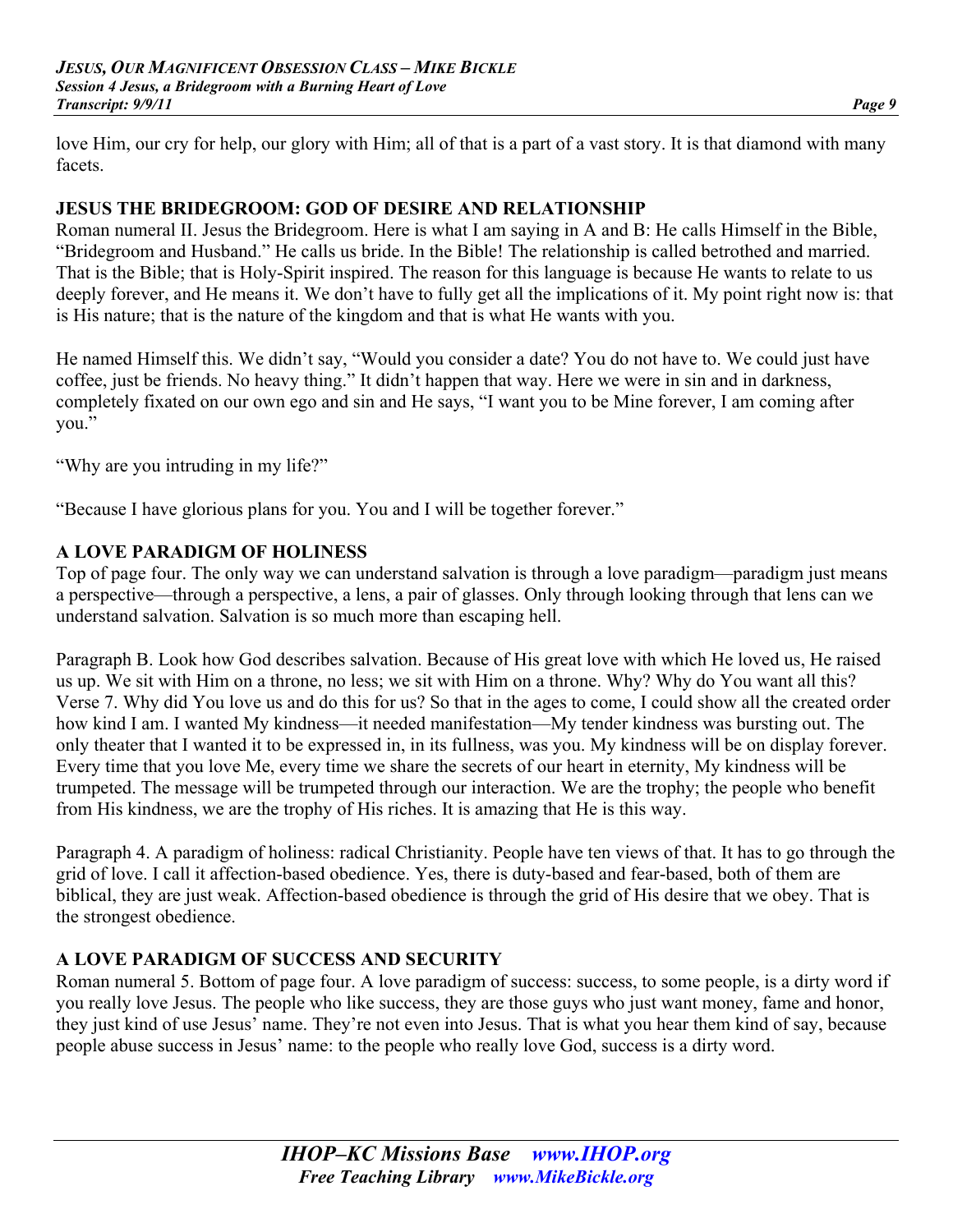Success is not a dirty word; success is profoundly a part of His agenda for you. You can't repent of wanting success—you can repent of wanting it the wrong way and in the wrong timing and in the wrong method, but you can't repent of your human spirit wanting to succeed, because God created you in His image and He put in you a cry to be all that He created you to be. You can't get rid of it. I have seen a lot of Christians in their early years of sincerity—they know that it's wrong to go after self-promotion in the eyes of men, carnal things, but they limit success only to the negative. They can't have success, because that's what the carnal Christians do. "I am going to go really for God, so I'm in this mode of no success. I don't know exactly what that means." You can't repent away your spirit; your spirit will not go away; it is eternal. We can put band-aids on it, we can put Novocain on it, painkillers on it, but your spirit longs for success. The key is to answer it the right way, in Him, and who He is.

Top of page five. Paragraph C. Still talking about affirmation and security. Jesus called us to love our neighbor like we love ourselves. Did you know that you will only love others to the degree you love yourself? The analogy—I have shared it over the years—the lady said, "Lord, I want to love my neighbor as I love myself." The Lord shocked her and said, "That is the problem. You do love your neighbor the way you love yourself. You hate yourself, that's why you hate your neighbor." We are called to love ourselves and to hate our lives. There is a distinction; very different lines of thought. There is no contradiction in those. Both of them are true. We love ourselves through the lens of His eyes. We are jealous for what He sees and what He wants in relationship with us. We have great worth to Him. We talk about His worth to us. Have you ever considered your worth to Him? You are of great worth to Him. You are the only thing that He would leave heaven, take up the form of Man, and go to the cross for; that is the worth you have to Him.

## **LOVING OURSELVES BY MAGNIFYING HIS SUPREMACY**

Paragraph D. We best love ourselves by receiving and magnifying His supremacy in love. He is magnified in us as we more fully receive His love and we more fully receive what He wants, the agenda He wants for our lives. Some people think humility is having a low agenda. No, humility is agreeing with God's agenda. God has a major agenda for your life; you need to agree with it. That is called humility. We want to magnify God in His enjoyment of releasing His glory through you. Did you know that He enjoys it—did you know that He enjoys watching you be exalted in His purpose? He likes it when things are going the way He plans and your spirit is happy. I am talking about throughout all of eternity. We see the fullness of what God has planned.

He is not saying, "Oh no, you smiled, you liked it. Now I lost glory somehow. If only you hadn't smiled, it would have worked. If you smiled, that means I lost something, if you are happy." Beloved, He does not lose anything when He gives us things. Some people have this idea that if we get anything out of it, He loses something. No, He is exceedingly rich. He doesn't lose love when He gives love, it doesn't work that way. He doesn't lose anything if we enjoy the process. As a matter of fact, He enjoys us enjoying it.

Paragraph F. Bernard of Clairvaux, in the 1100s. He is one of my favorite guys in church history. He called it loving ourselves for His sake; we love ourselves for His sake.

Paragraph G. Jesus does not want us to walk in humility that shuns or minimizes how He loves loving us. He does not just love you, He loves loving you. He says, "I really like loving you. I don't want you to get into humility that shuns or minimizes this reality." He loves us enjoying being loved by Him. He is love. That is why this is a huge subject. It isn't just, "God is love, let's move on." No, there are so many implications to this about us. He is magnified when we boldly believe in His love, when we are as jealous as He is for the fullness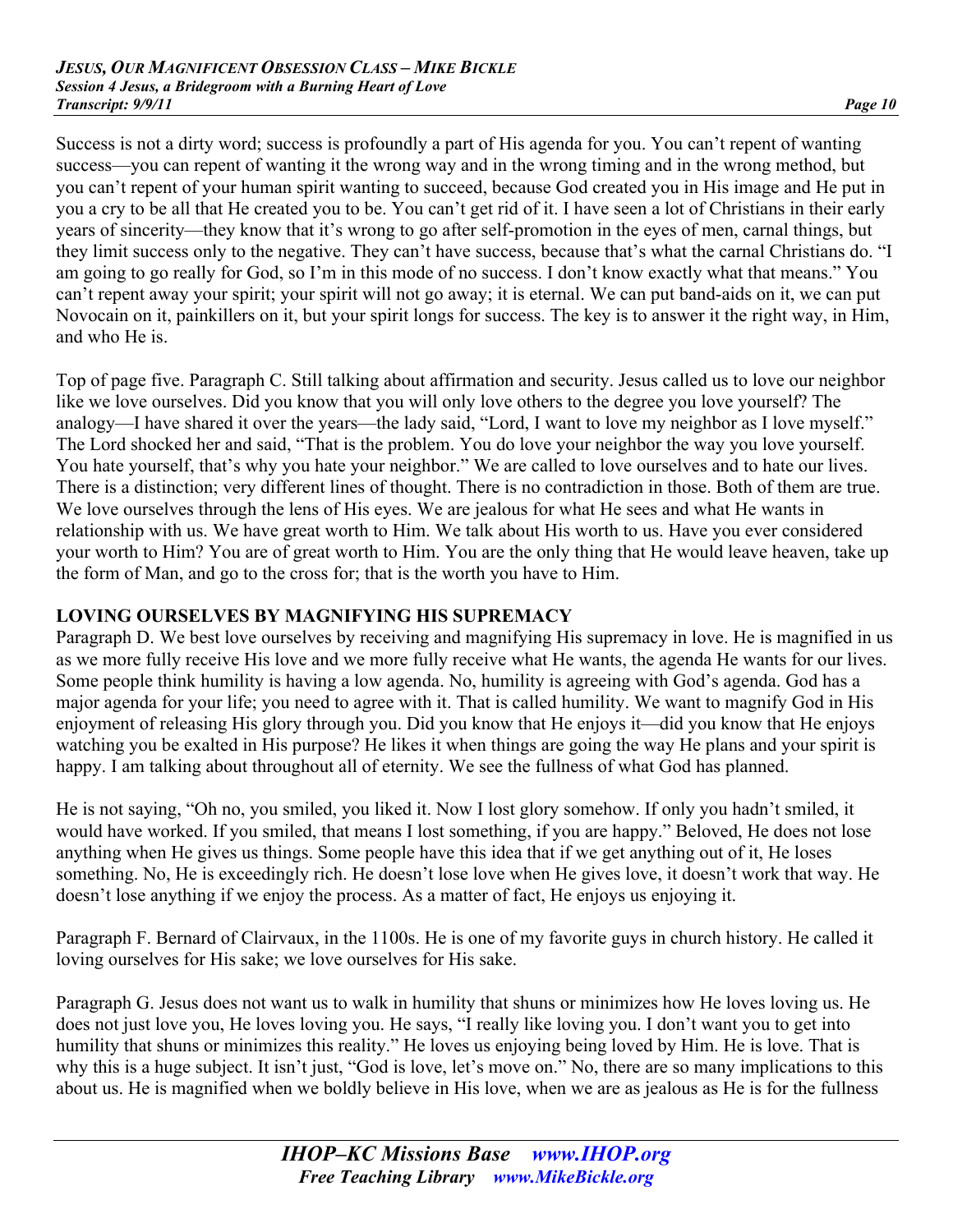of His purpose in the relationship that He has ordained between us and Him. When we are as jealous for the relationship as He is, beloved, that is what He wants. He is magnified in that holy boldness.

#### **A LOVE PARADIGM OF ETERNAL REWARDS**

A subject that is talked about a bit around here is the subject of eternal rewards. I have taught on eternal rewards for twenty-five years really consistently. It is one of my favorite themes, so I always get the same question. It is well-meaning, but it is grossly misinformed. It is something like this: "I love Him so much, I don't care about rewards." That is a misinformed view; their idea of rewards is a carnal view. Rewards, in their carnal mindset, mean a way to be over people in a way to show their superiority. That is not what rewards are, a way we can get over people and be superior.

I say, "Yes, I don't want those either. That isn't what the Bible is talking about." They say, "Oh." I say, "First of all, you don't want to assume you love so much that you don't care about it," because—paragraph A—"Jesus taught more on eternal rewards than any man in the Bible. Already we have to be careful. He must know things about them that are not obvious to us." When people say, "I don't really care about them, I just want to love Him." I say, "Trust me, if you get them, you will really care about them because Jesus really cares about them. It has nothing to do with you being in front of people, or strutting in front of people."

"Oh, what does it mean then?" Eternal rewards express how Jesus feels about the way you loved Him. Because Jesus is so rich and because He is so loving, the simplest acts of love you show towards Him in this life—He gives you crowns and garments, and all manner of rewards that express how He feels about the way you loved Him—the things He gives you actually magnify His love for you and the way you loved Him. It is between you and Him.

Some guy may say, "Wow, you are so captured by the fact that He will give you garments that signify how He feels about the way you loved Him." Those garments—you will wear the statement of His love everywhere you go. You want that, He wants you to have it. That is why He taught more on it than anybody. I don't mind the question when somebody says it. I understand it. When I first heard about eternal words, I thought it too, "I love God so much, I don't care; I just love Him." When you understand them through a paradigm of love, they are all about love. They are about proximity to Him, being near Him—about involvement with Him. That is what it is about; it isn't about strutting in front of people, it isn't about bragging; it is about connecting with Him, and Him expressing how He feels.

Here is a good statement. Paragraph A. Matthew 25; He will say this to people, "Well done, good and faithful servant. You were faithful in a little bit, now you are ruler. Here you are in a place of leadership"—the "ruler" doesn't mean you are over people. You will be, but that isn't the point. "You are working together closely with Me in that sphere of the earth. When I think ruler, I do think how many people might be under me. I think of how many staff meetings I get to have with Jesus to talk about what it is I am involved in. I want to be in some meetings: "What do you think about my little area?" If He gives me a pick—I don't think it works that way but I am going to pick IHOP Kansas City. I just want to do IHOP. I know all you guys want Jerusalem. Everyone says, "I want to go to Jerusalem." "Lord, I will go to Grandview. I will do the house of prayer in Grandview." I don't really get to pick, that was dumb. Here is the point: I wanted to shift your idea of ruler. Here is the next thing I want you to see. I want you to see the word *joy*.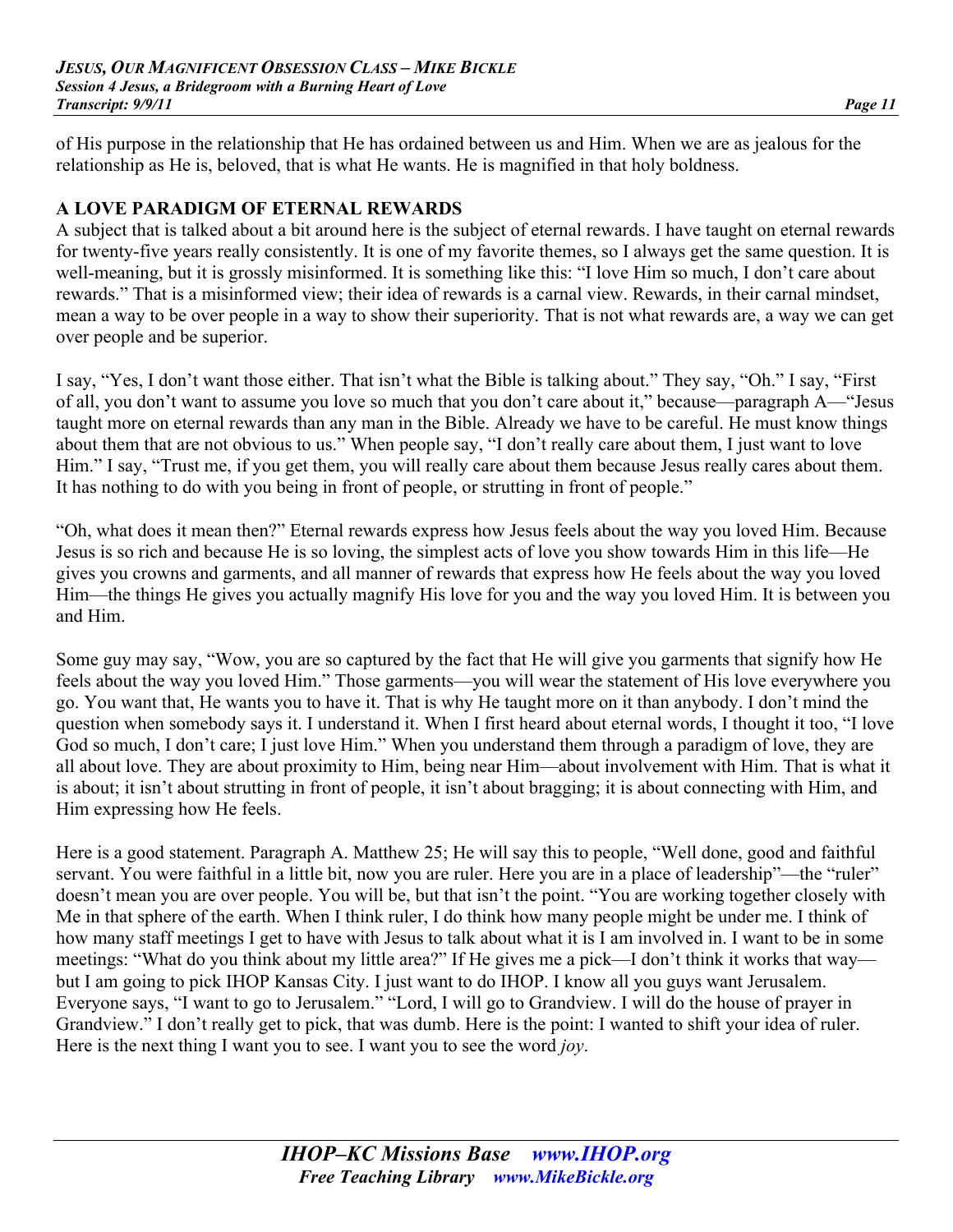Rewards, He has joy. It is His joy. He is the one excited to give you the garments, to proclaim how He feels about the way you loved Him. When He gives them in His joy, we enter into it and then we have joy. We will really like rewards; they will magnify His supremacy, because His love will be sounding forth throughout our lives. We are a testimony of how worthy He was in this life. We are a testimony about the quality of His love, because He gives so much for us doing so little; He pays so well. When I think of rewards, I think, "You gave so much." We just repented of a few secret things that nobody knew we did. Because we repented of them, You remove them and reward us forever. Those are all statements of His supremacy. If you think of rewards outside of the love paradigm, then it gets all confusing.

## **A PARADIGM OF MINISTRY**

Top of page 6. Paradigm of ministry. We are in ministry, not to get a following; we are in ministry so we can help people connect with the love of God and so we get out of the way. It is a love paradigm of ministry. We are in the ministry whether you minister to one person or a thousand. The idea is that you are a friend of the Bridegroom. You help the people of God and Jesus connect, you get out of the way, and you don't draw attention to yourself—something I have a lot of energy about; that we do not draw attention to ourselves. Whether it is our platform ministry style, the worship team, the preachers, or the people leading the ministry.

What we are doing in the auditorium, whether we are worshiping, whether the Lord is touching us, we do not want to draw attention to ourselves. We want to draw attention to Jesus. By nature we draw attention to ourselves. If we get a little anointing, a little feeling, a little of this, a little of that, we want everybody to know, so we draw lots of attention to ourselves. When we look through a love paradigm, we want everyone to be thinking about Jesus, not about us. Whether we are on the platform, or out there, in the workplace.

It is a ministry style that is about us driving people to the awareness of Him and not being aware of us. It is at every level of the kingdom; whether you are in a worship service, on the platform, in the marketplace, wherever: finally, a love paradigm of the glory of God. What the Lord is after—I will just be so brief on this— Hebrews 10: what He wants, is for us to have boldness, and to be near Him, and to have assurance or confidence. He wants us to have boldness; He wants us really close to Him, fully participating with Him, awestruck by His majesty. He doesn't want us awestruck by His majesty and then retreating. No, He wants us near, close, with boldness, with an open spirit. Not a proud spirit, but a confident spirit, awestruck by His majesty, but emboldened by His love; that is the partnership. That is the participation together.

Paragraph 2. Paul compared the manifestation of God's glory in the Old Covenant with God's manifestation of glory in the New Covenant. In the Old Covenant, here is what He said. 2 Corinthians 3: the whole comparison is there. In the Old Covenant, the glory of God manifest, I mean the trembling majesty of God. Here is what happened. They all worshiped at a distance, they observed His glory at a distance and they were servants like the angels—the angels are only servants—they didn't see themselves as sons and daughters, or a Bride. In the New Testament, we are not at a distance, just observing His glory as a servant, but we are near and we are observing His glory and we are declaring it, but we are participating in it; very different from the Old Testament. We are a Bride, we are not servants. In the Old Testament, they stood at a distance; they trembled and hid their face. In the New Testament we open our heart and receive love, we enter into the fellowship of the Trinity of His burning heart. I call it the fellowship of the burning heart.

Paragraph D. In the New Testament, we are awestruck with His power, but we are bold to enter in and participate. It is a view of God where we participate; we are not content to be far away in oblivion—which does